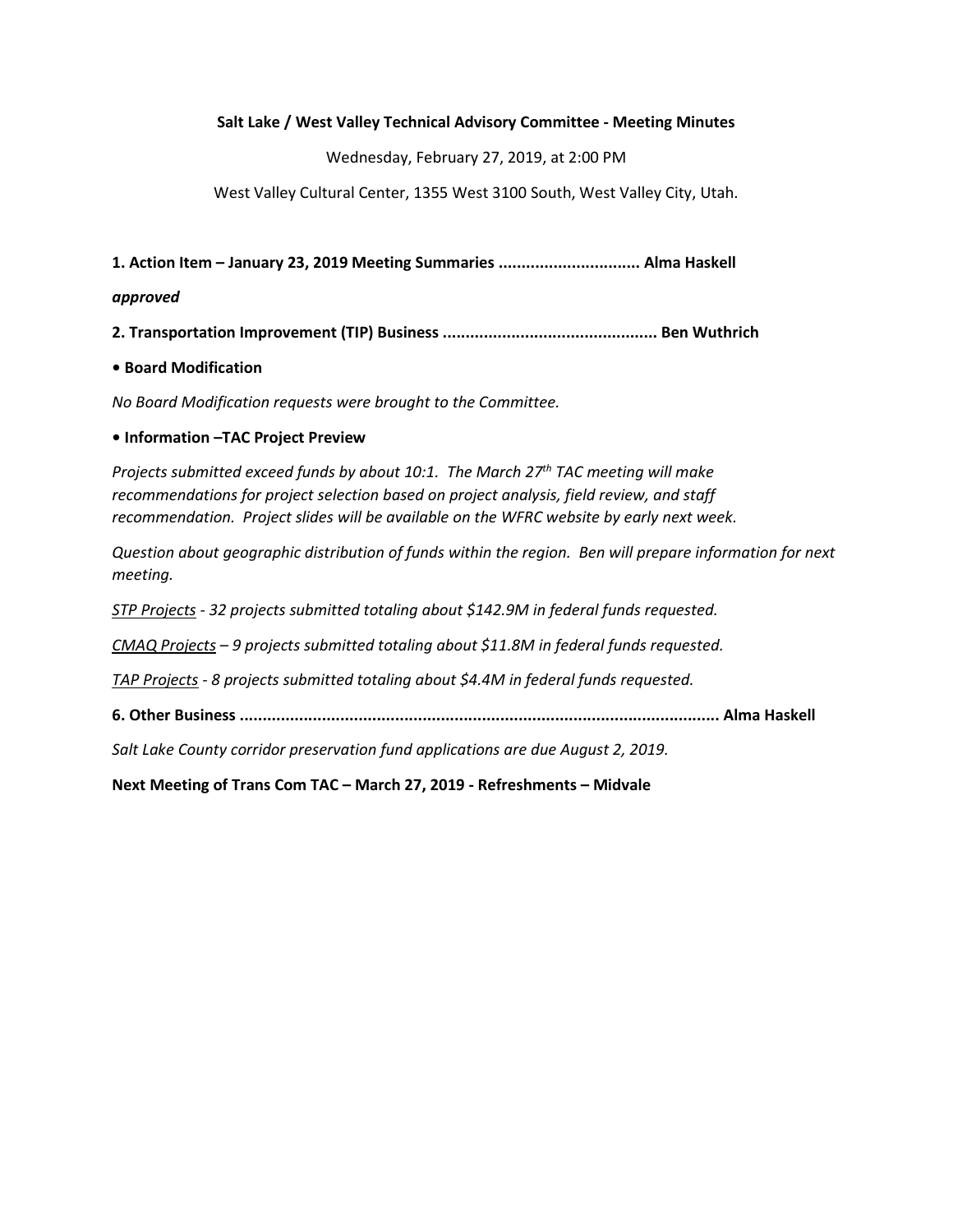# Attendance Roll

# Salt Lake Technical Advisory Committee

Date \_\_ 27 Feb , 2019 \_\_

Please check your name or add it to the list below and update your contact information if needed.

| V      | <b>Name</b>            | <b>Organization</b>        | <b>Phone</b> | E-mail                      |
|--------|------------------------|----------------------------|--------------|-----------------------------|
|        | Adams, Michael A.      | <b>UDOT</b>                |              |                             |
|        | Alexander, Dave        | South SLC                  | 801.412.3238 | dalexander@sslc.net         |
|        | Allen, Mike            | <b>Cottonwood Heights</b>  |              |                             |
|        | Anderson, Cheryl       | <b>UTA Rideshare</b>       | 801.287.2062 | canderson@rideuta.com       |
|        | Andra, Trevor          | <b>Bluffdale</b>           |              | tandra@bluffdale.com        |
|        | <b>Baird, Scott</b>    | <b>SLCO</b>                | 801.468.2711 | sbaird@slco.org             |
| X      | Baranowski, Bill       | West Jordan                | 801.569.5047 | billba@wjordan.com          |
|        | Barnes, Ken            | SL County                  | 385.486.6126 | kbarnes@slco.org            |
|        | <b>Beardall, Brent</b> | Salt Lake County           | 385.468.6610 | bbeardall@slco.org          |
|        | Beecher, Dave          | <b>UTA</b>                 | 801.237.1906 | dbeecher@rideuta.com        |
|        | Bennion, Wayne         | <b>WFRC</b>                | 801.363.4250 | wbennion@wfrc.org           |
| X      | Billings, Kip          | <b>WFRC</b>                | 801.363.4250 | kbillings@wfrc.org          |
|        | <b>Bond, Shannon</b>   | <b>Stanley Consultants</b> | 801.293.8880 | bondshannon@stanleygroup.co |
|        | Brondum, Erik          | <b>West Valley City</b>    | 801.963.3406 | ebrondum@wvc-ut.gov         |
|        | Burns, Lesley          | Midvale                    | 801.567.7229 | lburns@midvale.com          |
| X      | Calacino, Angelo       | SL County                  |              |                             |
|        | Cameron, Brandy        | <b>UDOT</b>                | 801.887.3719 | bcameron@utah.gov           |
|        | Cardon, Bruce          | UTA                        | 801.287.1234 | bcardon@rideuta.com         |
|        | Cooley, Scott          | <b>Draper</b>              | 801.656.6566 | Scott.cooley@draper.ut.us   |
|        | Coyle, John M.         | <b>SLC</b>                 | 801.535.6241 | John.coyle@slcgov.com       |
|        | Davenport, Greg        | West Jordan                | 801.569.5077 | gregd@wjordan.com           |
|        | Davison, Matthew       | Civil Science              | 208.705.6619 | mdavison@civilscience.com   |
|        | Deneris, George        | SL County                  | 801.703.4888 | gdeneris@SLCO.org           |
|        | Dowler, Paul           | Salt Lake City             | 385.215.4072 | Paul.dowler@slcgov.com      |
|        | Farah, Marwan          | <b>UDOT</b>                |              |                             |
| X      | Fazio, Michael         | <b>Bluffdale</b>           | 801.849.9430 | mfazio@bluffdale.com        |
|        | Festin, Scott          | <b>WFRC</b>                |              |                             |
| $\chi$ | Galang, Madeline       | SL County                  | 385.468.6622 | Mfrancisco.galang@slco.org  |
| Χ      | Gilmore, Walt          | SL County                  | 801.468.2582 | wgilmore@slco.org           |
| X      | Gilson, Brad           | Cottonwood Heights         | 801.694.7770 | brad@gilsonengineering.com  |
|        | Greenwood, Shane       | South Jordan               | 801.254.3742 | sgreenwood@sjc.utah.gov     |
| X      | Hammond, Todd          | <b>Draper</b>              | 801.576.6336 | Todd.hammond@draper.ut.us   |
| X      | Haskell, Alma          | <b>UTA</b>                 | 801.741.8813 | ahaskell@rideuta.com        |
|        | Heins, Kirsten         | Taylorsville               | 801.918.5796 | kheins@forsgren.com         |
|        | Hess, Scott            | <b>WFRC</b>                | 801.363.4250 | shess@wfrc.org              |
|        | Howell, Jory           | <b>Herriman</b>            | 801.446.5323 |                             |
|        | Hulbert, Crystal       | Salt Lake County           | 385.468.6623 | chulbert@slco.org           |
| $\chi$ | Johnson, Dan           | <b>WVC</b>                 | 801.963.3228 | Daniel.johnson@wvc-ut.gov   |
|        | Johnson, Hal           | UTA                        | 801.232.1905 | hjohnson@rideuta.com        |
|        | Jones, Catherine       | <b>UDOT TOC</b>            | 801.330.4447 | catherinejones@utah.gov     |
|        | Jones, Jason           | <b>JUB Engineers</b>       | 801.886.9052 | jjones@jub.com              |
|        | Kano, Tosh             | City of Holladay           | 801.244.6103 | tkano@cityofholladay.com    |
|        | Klavano, Brad          | South Jordan               | 801.254.3742 | xbklavano@sjc.utah.gov      |